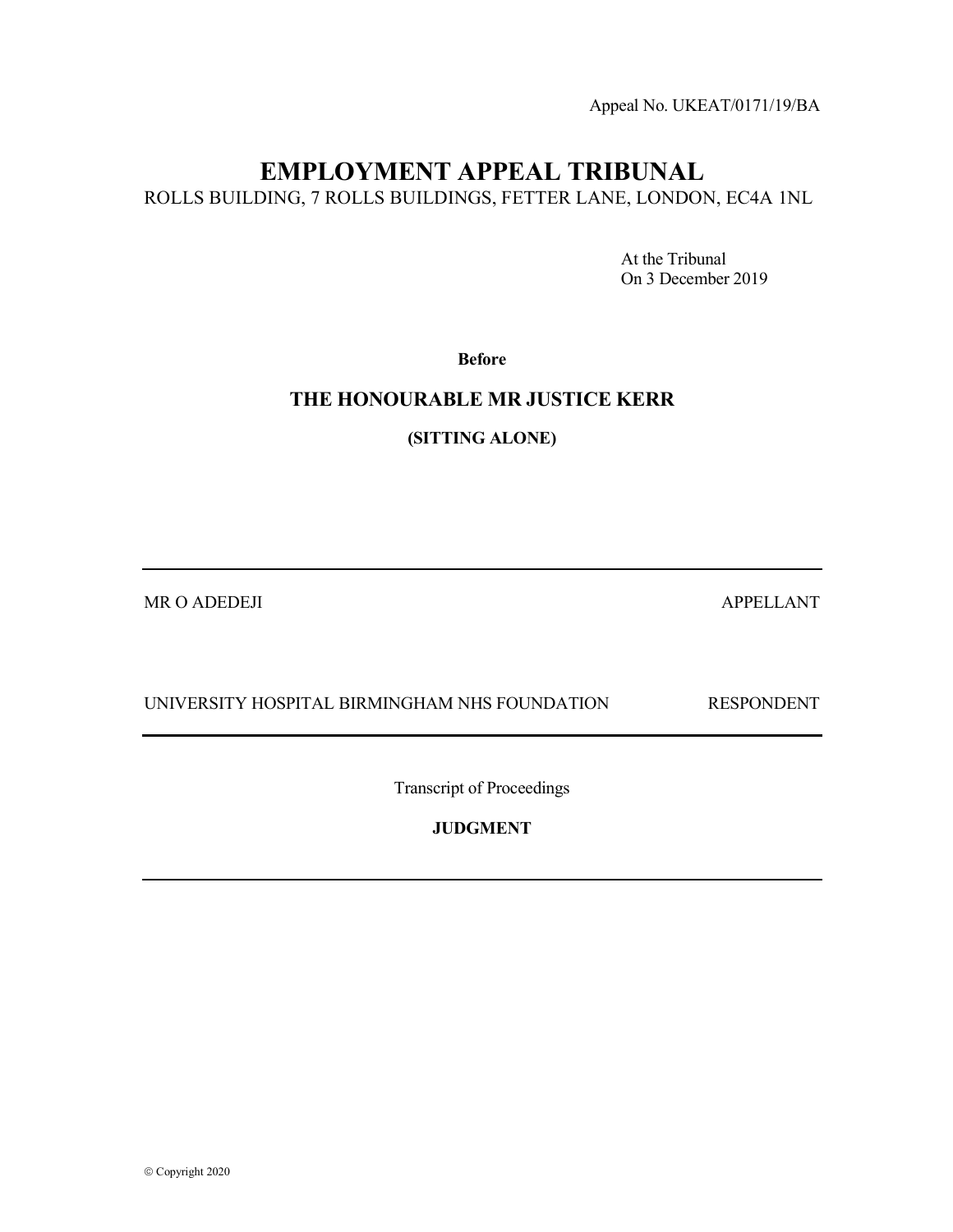# APPEARANCES

For the Appellant MS LESLIE MILLIN (of Counsel)

For the Respondent MS GEMMA ROBERTS (of Counsel) Instructed by: Mills and Reeve LLP 78-84 Colmore Row Birmingham B3 2AB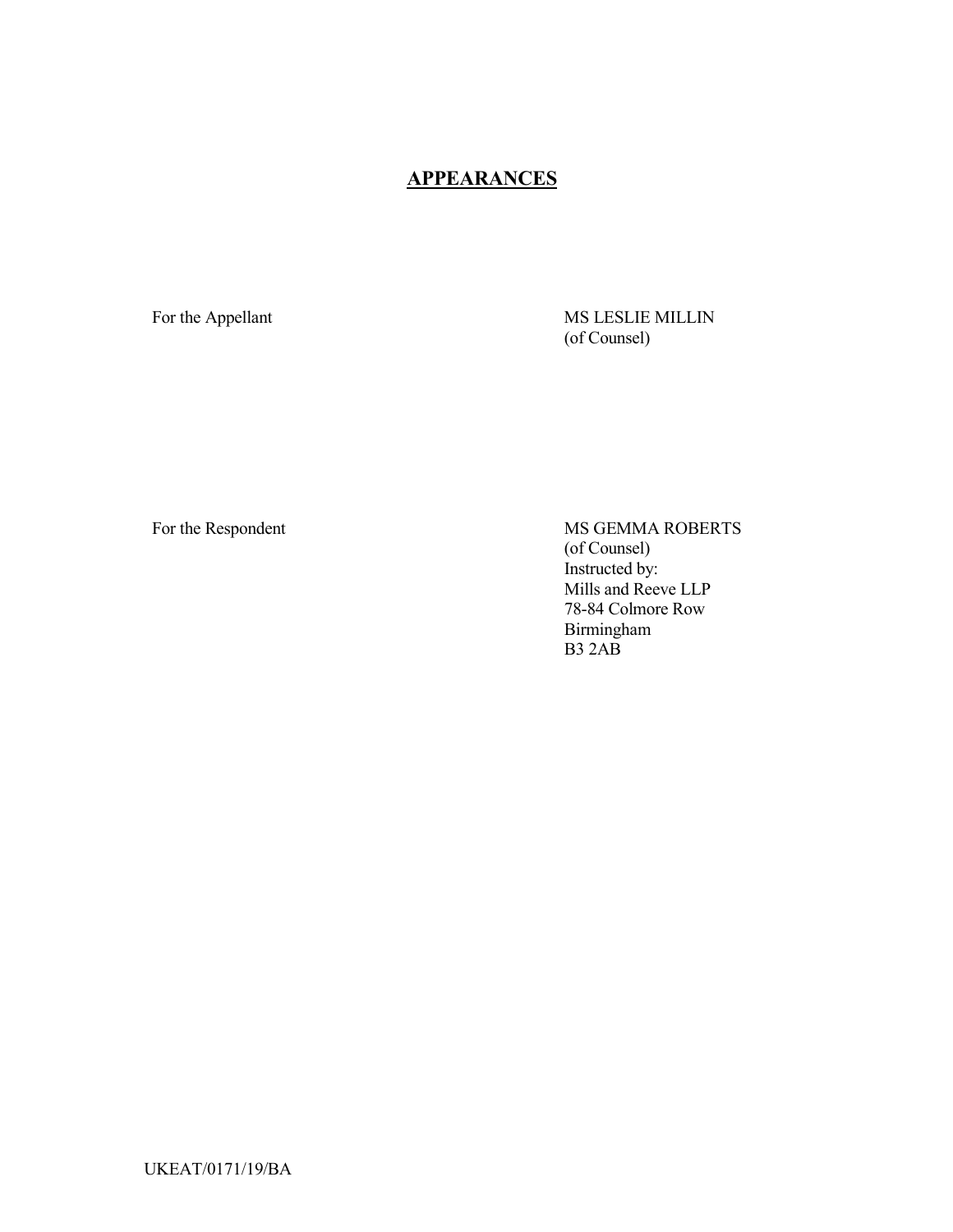# **SUMMARY**

# PRACTICE AND PROCEDURE – Striking - out/dismissal

# PRACTICE AND PROCEDURE -Preliminary issues

The employment judge had not erred or misdirected herself when refusing to extend time to bring

a race discrimination claim brought three days out of time.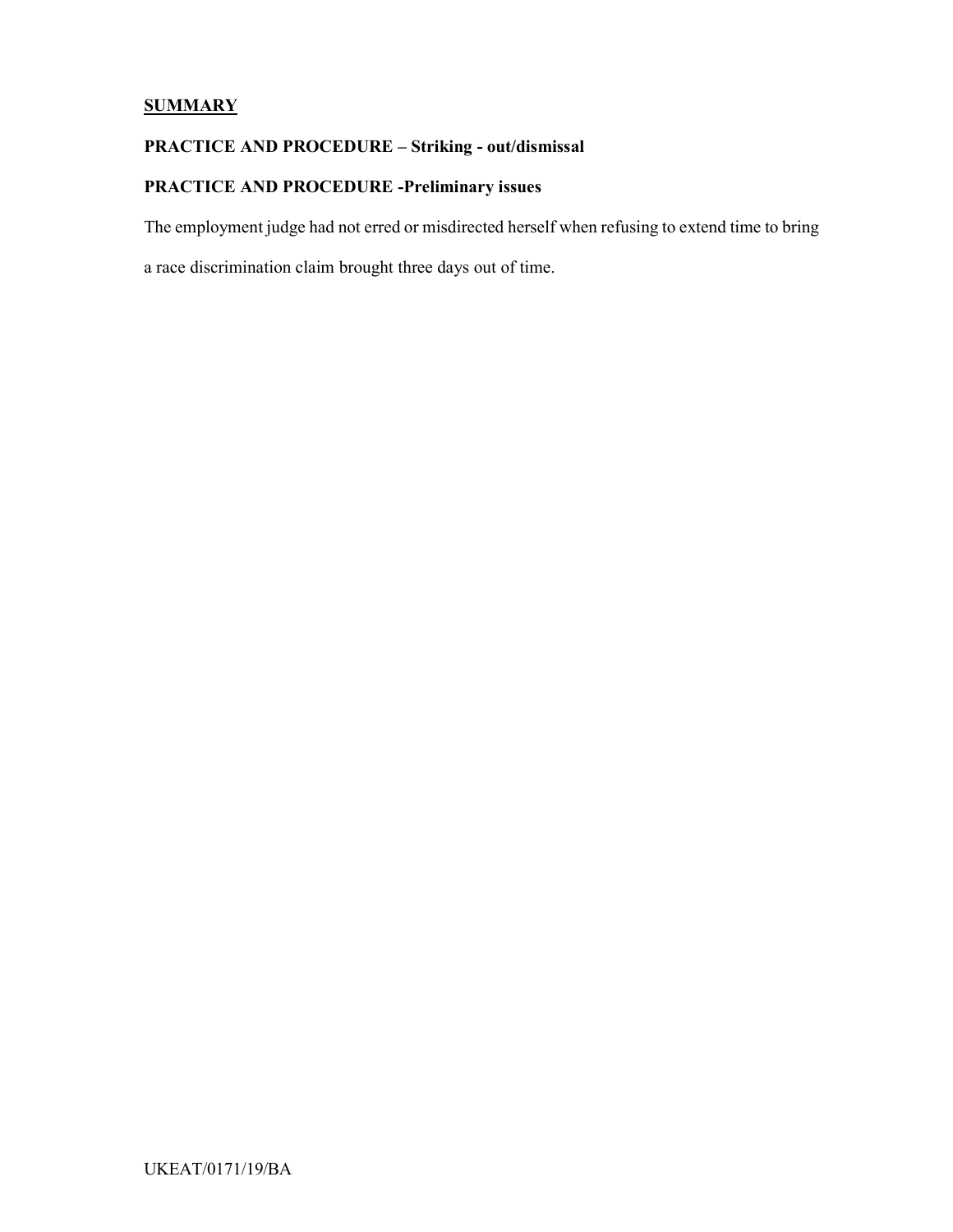#### THE HONOURABLE MR JUSTICE KERR

### **Introduction**

A

B

C

1. This is another appeal arising in the context of the early conciliation provisions, though compliance with the early conciliation certificate regime is not directly the issue. The issue is whether the employment judge was entitled to refuse to extend time for bringing claims. The appeal is against the decision of Employment Judge Woffenden, initially given orally without reasons on 24 July 2018, with reasons given later, dated 17 October 2018 and sent to the parties on 23 October 2018.

#### D Background Facts

2. The appellant, "the claimant" as I shall call him, began working for the respondent as a consultant surgeon in 2004. In 2014, an investigation into his work performance started. There were capability hearings in December 2016 and January 2017. In February 2017, he was dismissed on capability grounds with pay in lieu of notice, but offered demotion as an alternative so that, while staying on the same salary, he would no longer be able to undertake complex surgery.

F

G

H

E

3. He accepted that offer and returned to work on 6 March 2017, but went off sick 10 days later. He obtained an early conciliation certificate on 23 May 2017 (ECC (1)). Two days later, on 25 May 2017, he resigned on three months' notice. He returned to work on 5 June 2017 to work out his notice period and his employment ended on 25 August 2017.

4. The primary three month limitation period so far as dismissal was concerned was, therefore, due to expire at midnight on 24 November 2017, unaffected by ECC (1) which

UKEAT/0171/19/BA

-1-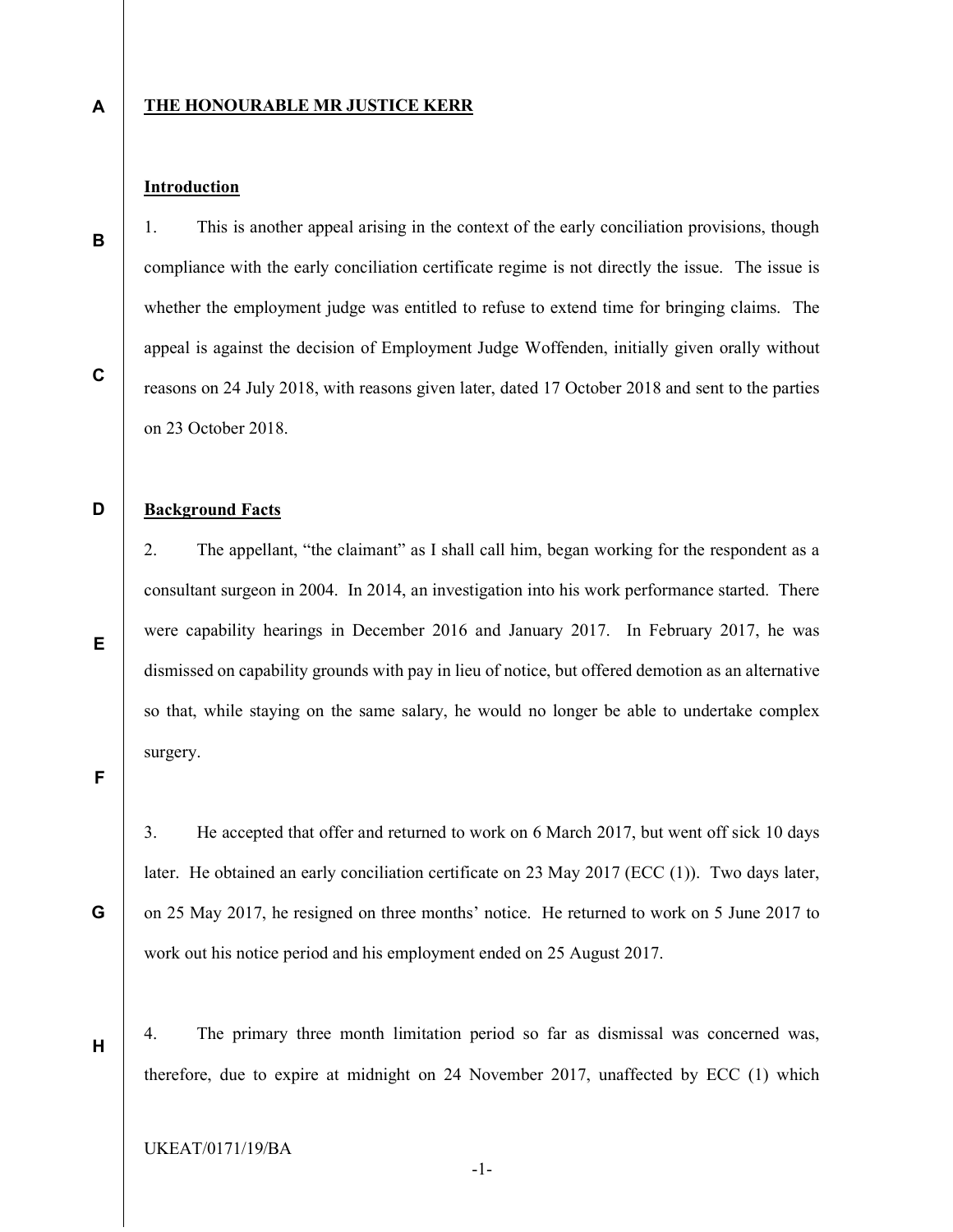- preceded his effective date of termination and, therefore, preceded the running of the limitation period linked to termination of his employment.
- B

A

5. From May to November 2017, the claimant was in contact with the British Medical Association (BMA) and the General Medical Council (GMC) about his future medical practice. He hoped to avoid the need for proceedings. He also sought legal advice from 6 November 2017, from solicitors.

C

D

E

6. He then believed, wrongly, that ECC (1) was invalid. On 23 November 2017, he contacted ACAS, again, seeking a further ECC. However, the solicitors warned him on 24 November 2017 that ECC (1) was not invalid and that its effect was, or could be, that he needed urgently to present his claim not later than that very day, 24 November 2017.

7. The claimant started work on his ET1 that day but he did not manage to present it and worked on it over the weekend, so that it was not presented until the Monday, 27 November 2017. He cited ECC (1) in the claim, not having yet received a further ECC. He knew that he could not bring his claim without giving the number of an ECC obtained from ACAS.

8. He then received a second ECC (ECC (2)) on 1 December 2017, after his claim had been

F

G

H

presented. The judge below subsequently found that ECC (1) was valid but that, as it predated the dismissal, it had no effect on the running of time with regard to any cause of action founded on the dismissal. The claimant does not have permission to pursue any appeal against that part of the decision.

9. Subject to any extension of time and any argument founded on acts extending over a period, the claim insofar as founded on dismissal, whether unfair or discriminatory, is three days out of time. Neither of the two ECCs had any impact on the running of time. ECC (1) came too

UKEAT/0171/19/BA

-2-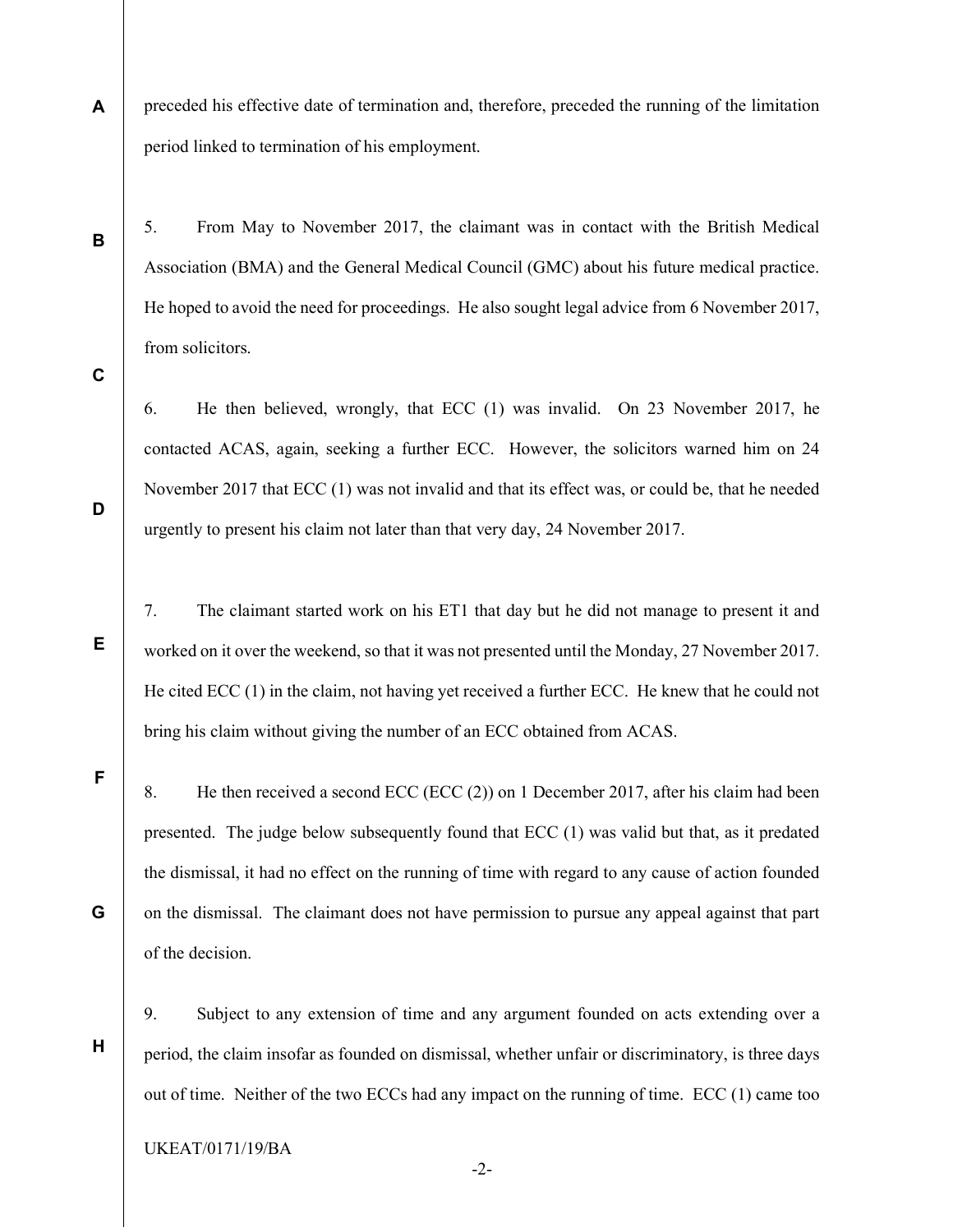A early for that. ECC  $(2)$  came too late; see **Romero v Nottingham City Council**  $(2018)$ , UKEAT/0303/17/DM.

### The Claim

10. The claim was, as I read the ET1 and as the judge construed it, for constructive unfair dismissal and discrimination on the ground of race. The judge below was prepared to entertain at least the possibility that the homemade ET1 and grounds included a claim that the act of dismissal was an act of race discrimination, i.e. that the dismissal was not just unfair but discriminatory as well. Although he had received legal advice, the claimant did not have solicitors on the record.

D

E

B

C

11. In his grounds of claim, he also said he was making "another type of claim", by ticking a box to that effect. That was described as "mobbing (or model harassment or sham peer review) – a combination of workplace bullying and psychological terror perpetrated by a group in a systematic way over a prolonged period to force someone out of the workplace."

12. The claimant sought reinstatement, eventually (subject to the GMC's position) without restrictions on his medical practice.

13. The details of his claim were wide-ranging and diffuse and included matters that the Employment Tribunal had no power to determine, such as the respondent's responsibility for stress-related illness.

14. The Particulars were set out in 40 numbered paragraphs and ran to six pages. There were several mentions of "harassment" but not directly linked to the claimant's race nor to the **Equality** Act 2010. The details of the claim recited the claimant's version of the factual history, going

F

G

H

UKEAT/0171/19/BA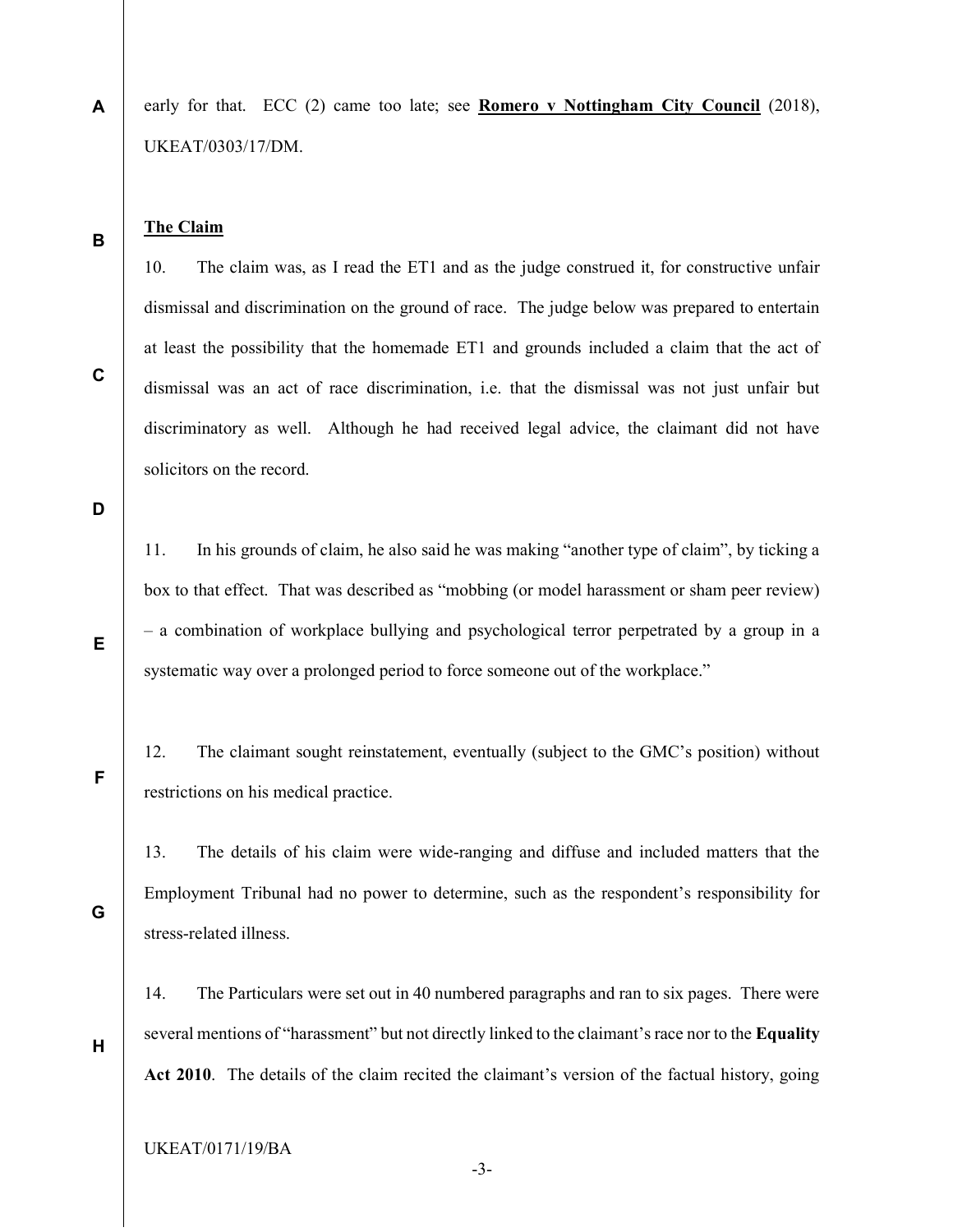| A           | back to the start of his difficulties in 2014. He relied on what he said were acts of race                                                                                                                                                                                                                                                                                                                                  |
|-------------|-----------------------------------------------------------------------------------------------------------------------------------------------------------------------------------------------------------------------------------------------------------------------------------------------------------------------------------------------------------------------------------------------------------------------------|
|             | discrimination in November and December 2016 in the following terms:                                                                                                                                                                                                                                                                                                                                                        |
| B           | "Dr Rosseroffered that, in return for me agreeing to go back to Nigeria that he would<br>be able to facilitate a rehabilitation programmethat would see me revalidated as a<br>consultant colorectal surgeonon 8 December 2016, Mr Radley approached me and said<br>he would be able to facilitate my reskilling if I agreed to Dr Rosser's proposalthis is<br>contrary to the Equality Act 2010, Sections 13.1 and 19.1.". |
|             | 15.<br>Later, towards the end of his detailed claim, said that the "harassment did not stop".                                                                                                                                                                                                                                                                                                                               |
| $\mathbf C$ | "I got back to work on 5 June 2017 to serve out my notice period and Mr Suggett, the<br>Clinical Services Lead, came to me and informed me that my sick leave continued [sic] I<br>would be referred to the GMC for fitness to practice. Obviously, I don't think he knew<br>that I had already resigned."                                                                                                                  |
|             | The claimant, therefore, was or appeared to be relying on acts of race discrimination in<br>16.                                                                                                                                                                                                                                                                                                                             |
| D           | November and December 2016 and, at least arguably, in June 2017.                                                                                                                                                                                                                                                                                                                                                            |
|             | 17.<br>On 12 March 2018, the respondent filed its ET3. It denied everything and asserted, among                                                                                                                                                                                                                                                                                                                             |
|             | other things, that the claims were all out of time, that ECC (1) was effective but had no impact                                                                                                                                                                                                                                                                                                                            |
| Е           | on the running of time and that $ECC(2)$ was purely voluntary and had no legal effect.                                                                                                                                                                                                                                                                                                                                      |
|             | <b>The Decision of the Employment Judge</b>                                                                                                                                                                                                                                                                                                                                                                                 |
| F           | 18.<br>In the judgment given without reasons, announced orally on 24 July 2018 and sent to the                                                                                                                                                                                                                                                                                                                              |
|             | parties the next day, the judge decided first that ECC (1) was valid. Secondly, she decided that                                                                                                                                                                                                                                                                                                                            |
|             | the unfair dismissal complaint was out of time and that it had been reasonably practicable for it                                                                                                                                                                                                                                                                                                                           |
| G           | to have been presented in time. That complaint was, therefore, dismissed.                                                                                                                                                                                                                                                                                                                                                   |
|             | 19.<br>Third, the judge decided that the race discrimination complaint had not been presented in                                                                                                                                                                                                                                                                                                                            |
|             | time and that it was not just and equitable to extend time. That claim too was, therefore,                                                                                                                                                                                                                                                                                                                                  |
| H           |                                                                                                                                                                                                                                                                                                                                                                                                                             |

dismissed. In her full reasons, the judge explained that decision in a manner that I paraphrase very briefly as follows.

UKEAT/0171/19/BA

-4-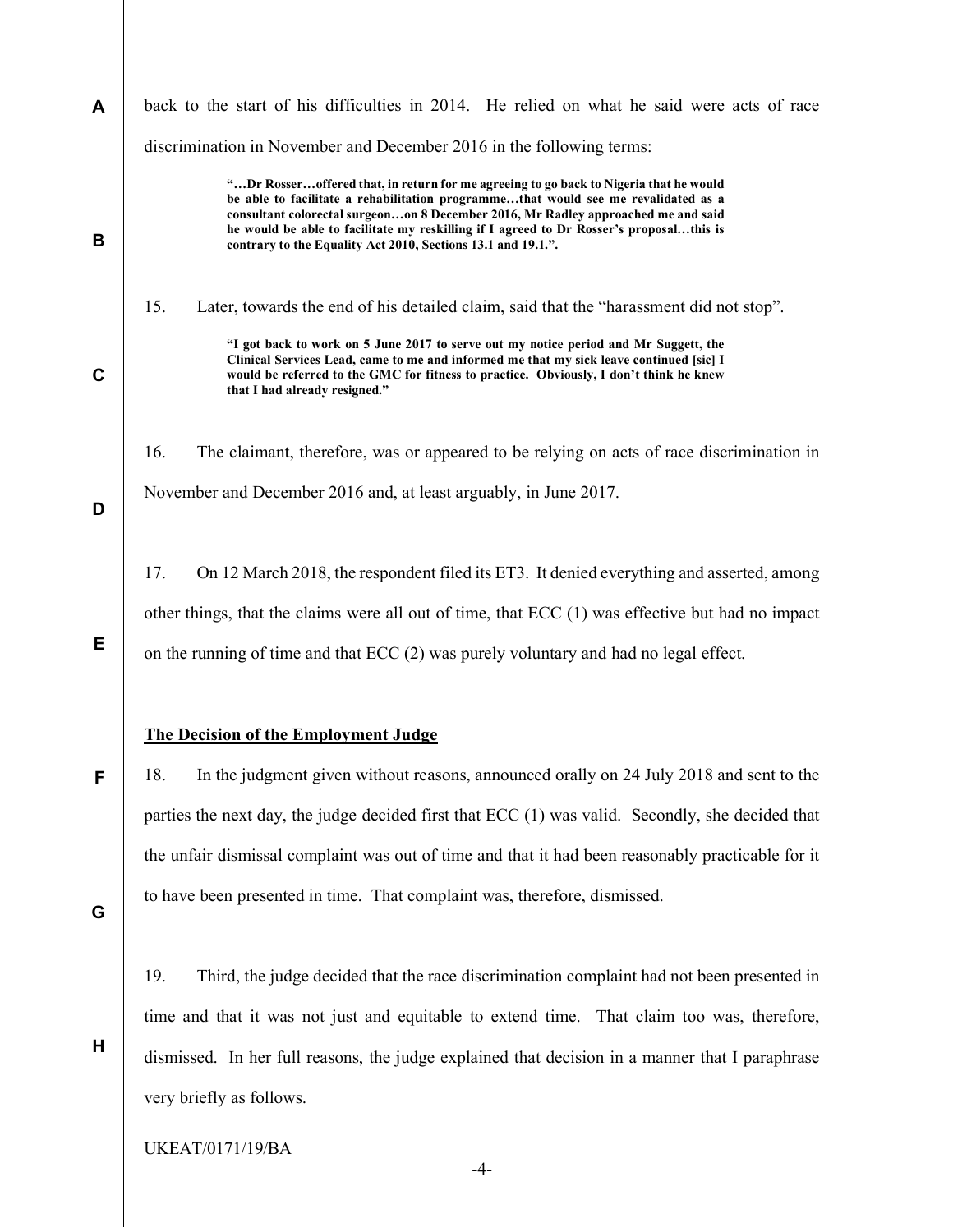20. She set out her findings of fact which were, in more detail, as I have paraphrased them earlier in this judgment. She mentioned the points made in the grounds of the claim and, in particular, the alleged acts of discrimination from November 2016 to June 2017. She referred to a document produced by the claimant at the preliminary hearing and to his oral evidence at that hearing.

21. She noted that he referred to a "continuum of breaches in trust and confidence" and that he had said he wanted to amend his claim, though without having made any formal application to do so. She then set out the relevant law, both statutory provisions and case law, in a manner that is not controversial. It included reference to case law relevant to this appeal, namely Robertson v Bexley Community Centre [2003] IRLR 434 and British Coal Corporation v Keeble [1997] IRLR 336, among other cases.

22. She then referred to the submissions of Ms Roberts for the respondent, who also appears before me today, and of the claimant, who was then contending that ECC (1) was valid and in the alternative argued that time should be extended if the tribunal were to find that the claim had been presented out of time.

23. In her reasoning and conclusions, she stated first that ECC (1) was valid and that the primary three month limitation period, therefore, expired at midnight on 24 November 2017. She pointed out that the claimant is a well educated man, he was aware of time limits, is intelligent and had access to lawyers. She commented that he had left matters very late and taken a risk.

24. Having concluded that the unfair dismissal claim could have been presented in time, she turned to the race discrimination aspect of the claim. She stated at paragraph 31 that "…if the complaint is the allegedly constructive unfair dismissal, the time limit for presenting such a claim

UKEAT/0171/19/BA

C

D

A

B

E

F

G

H

-5-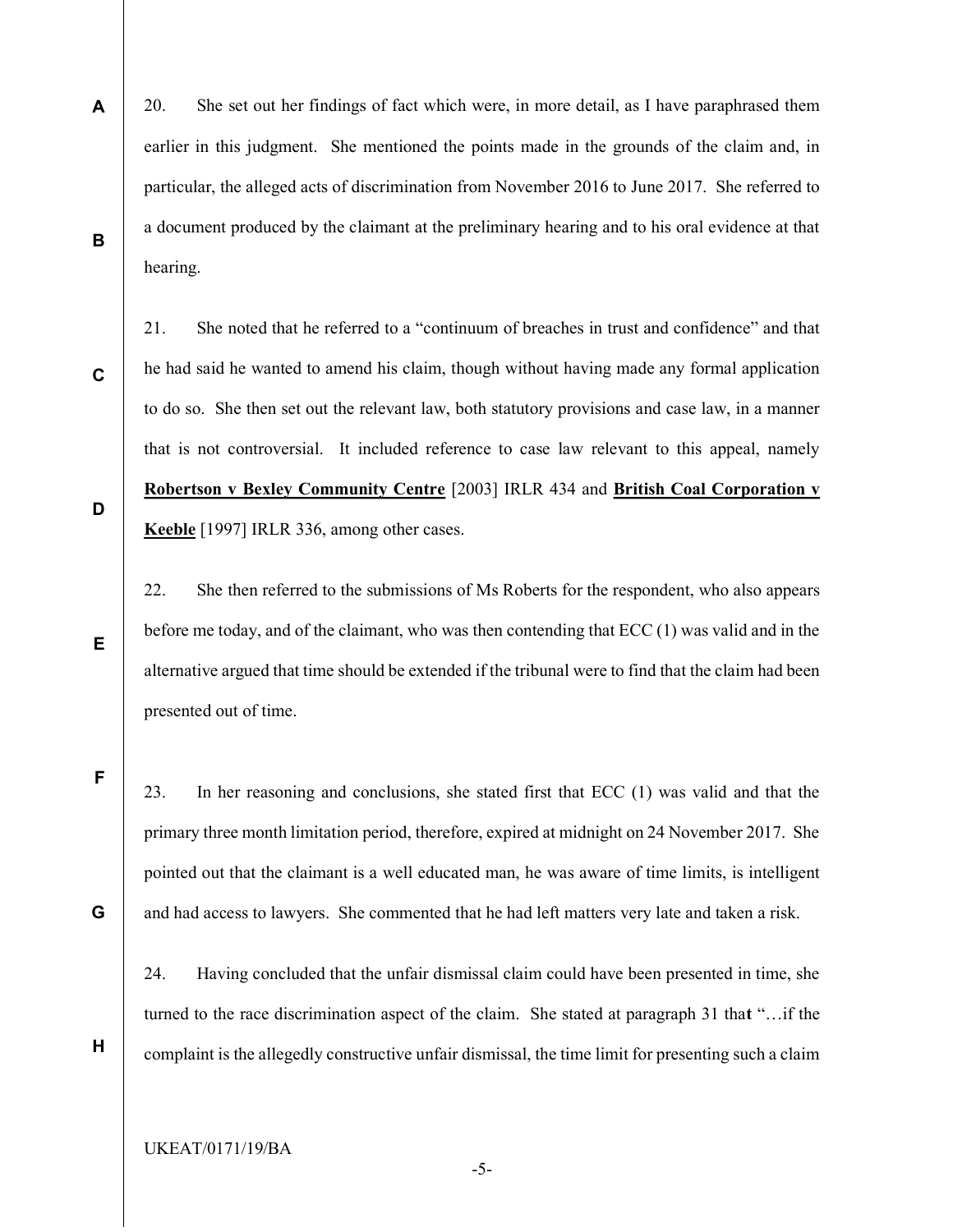| A | also expired on midnight 24 November 2017. If not, then the position is as submitted by Miss                                                                                                                                                                                                                                                                                                                                                                                                                             |
|---|--------------------------------------------------------------------------------------------------------------------------------------------------------------------------------------------------------------------------------------------------------------------------------------------------------------------------------------------------------------------------------------------------------------------------------------------------------------------------------------------------------------------------|
|   | Roberts", namely that the acts of discrimination relied on were very much older than that.                                                                                                                                                                                                                                                                                                                                                                                                                               |
|   |                                                                                                                                                                                                                                                                                                                                                                                                                                                                                                                          |
| B | 25.<br>At paragraph 32 the judge said:                                                                                                                                                                                                                                                                                                                                                                                                                                                                                   |
|   | "In the case of any complaint in respect of the allegedly constructive unfair dismissal the<br>delay is not substantial. If, however, the complaints are the alleged acts on 30 November<br>2016 and 8 December 2016 and the alleged act of harassment on 5 June 2017, the<br>complaints are substantially out of time".                                                                                                                                                                                                 |
| C | 26.<br>She then went on to comment that the reasons for the delay, insofar as evidenced by the                                                                                                                                                                                                                                                                                                                                                                                                                           |
|   | claimant, were of his own making and that the delays had had (paragraph 33):                                                                                                                                                                                                                                                                                                                                                                                                                                             |
| D | "an inevitable impact on the cogency of evidence given the historic nature of the claim of<br>constructive unfair dismissal (if that is said to be an act of race discrimination) and the<br>time which has elapsed in relation to the other allegations of race discrimination<br>allegations."                                                                                                                                                                                                                         |
|   | 27.<br>The claimant asked the judge to reconsider her decision. She declined, saying the decision                                                                                                                                                                                                                                                                                                                                                                                                                        |
|   | stood and there was no reasonable prospect that it would be altered on a reconsideration because                                                                                                                                                                                                                                                                                                                                                                                                                         |
| E | the arguments of the claim were the same as before. That decision was sent to the parties on 15                                                                                                                                                                                                                                                                                                                                                                                                                          |
|   | January 2019.                                                                                                                                                                                                                                                                                                                                                                                                                                                                                                            |
|   |                                                                                                                                                                                                                                                                                                                                                                                                                                                                                                                          |
| F | <b>The Appeal</b>                                                                                                                                                                                                                                                                                                                                                                                                                                                                                                        |
|   | 28.<br>By then, the claimant had already appealed to this appeal tribunal. On the papers, His                                                                                                                                                                                                                                                                                                                                                                                                                            |
|   | Honour Judge Auerbach allowed the appeal to proceed on one ground only:                                                                                                                                                                                                                                                                                                                                                                                                                                                  |
| G | "2  that the Employment Tribunal erred when deciding whether to extend time in<br>relation to a possible claim in discriminatory constructive dismissal (as opposed to the<br>disputed complaints of racially discriminatory treatment during employment) in not<br>taking account of the fact that, while that possible claim drew upon 'historic' allegations,<br>had it been presented three days earlier, it would, as such, have been in time and/or in not<br>sufficiently explaining its reasons in that regard." |
| Н | <b>The Parties' Submissions</b>                                                                                                                                                                                                                                                                                                                                                                                                                                                                                          |
|   | 29.<br>Ms Leslie Millin made the following main points which I paraphrase from her skeleton                                                                                                                                                                                                                                                                                                                                                                                                                              |
|   | argument and oral submissions before me today. She pointed out that the discretion to extend                                                                                                                                                                                                                                                                                                                                                                                                                             |

UKEAT/0171/19/BA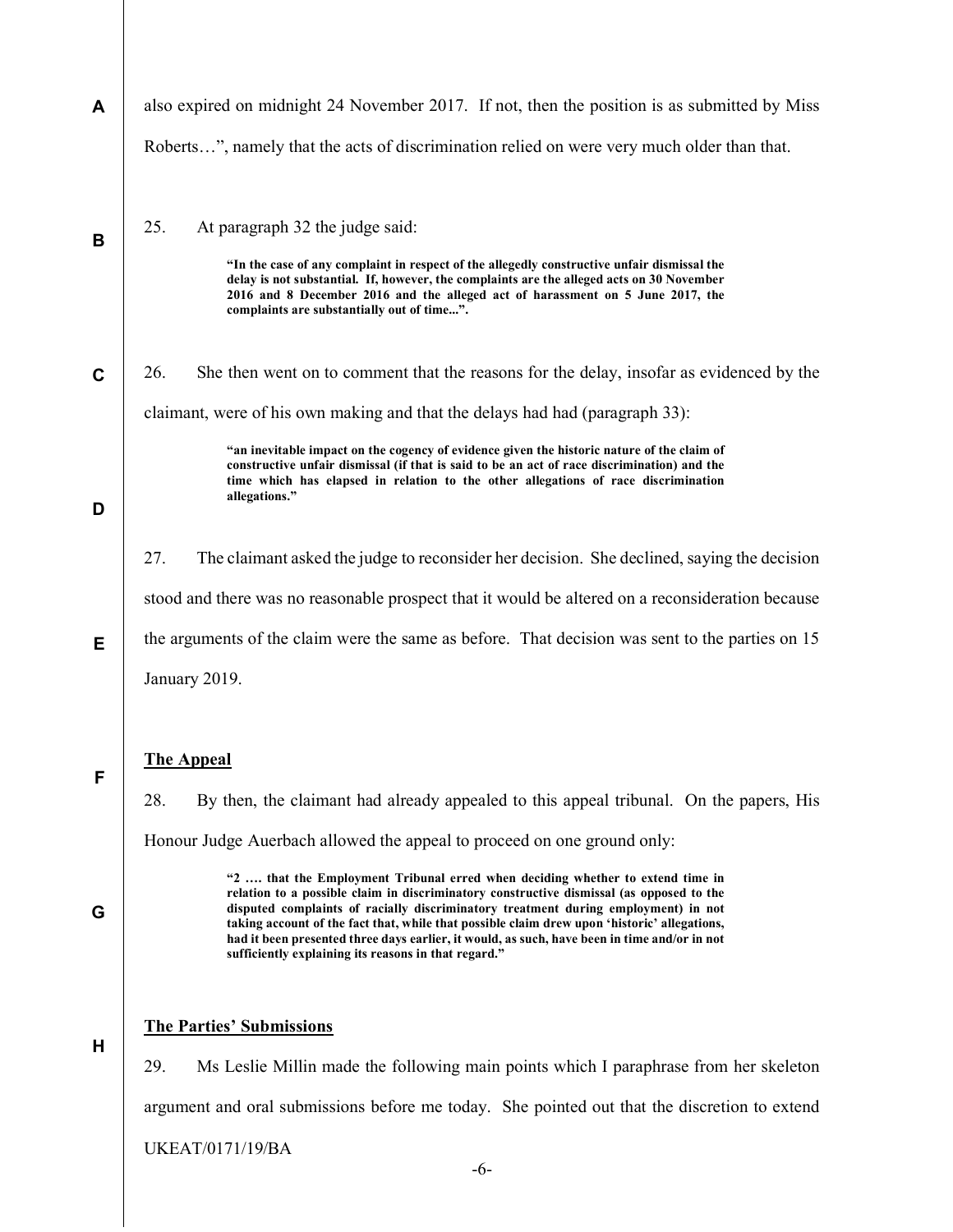A B time on just and equitable grounds was very broad. She drew support from the decision of the then President, Morison J, in Mills and CPS v Marshall [1998] IRLR 494, at paragraph 22, in which the then President commented that, if a fair trial is possible despite the delay, "on what basis can it be said that it would be unjust or inequitable to extend time to permit such a trial?".

30. She referred me to rule 62(5) of the Employment Tribunals (Constitution and Rules of Procedure) Regulations 2013, in Schedule 1, which is the well known provision stating the requirements of a judgment, which include stating how the law has been applied in order to decide the issues. Rule 62 also provides, at sub-rule (4), that the reasons given for any decision "shall be proportionate to the significance of the issue" and for decisions other than judgments may be "short".

31. Ms Millin submitted that the reasons provided for not allowing the claim to proceed when it was only three days out of time, so far as reliance on dismissal were concerned, were inadequate in that the judge had not addressed the point that the additional three days could not realistically have impacted on the cogency of the evidence.

32. Ms Millin pointed out that there is no requirement that a tribunal must be satisfied that there is good reason for a delay in bringing proceedings, see Abertawe Bro Morgannwa University Local Health Board v Morgan [2018] IRLR 1050 CA in the judgment of Leggatt LJ. Ms Millin submitted that the exercise of the judge's discretion was thereby flawed.

G

H

33. Ms Roberts, for her part, defended the judge's decision and reasoning. She pointed out that the judge had set out the law impeccably. In relation to the discriminatory constructive dismissal element of the claim being out of time by only three days, Ms Roberts submitted that the judge was plainly aware that that was a delay that was "not substantial", in the judge's words.

UKEAT/0171/19/BA

C

E

D

F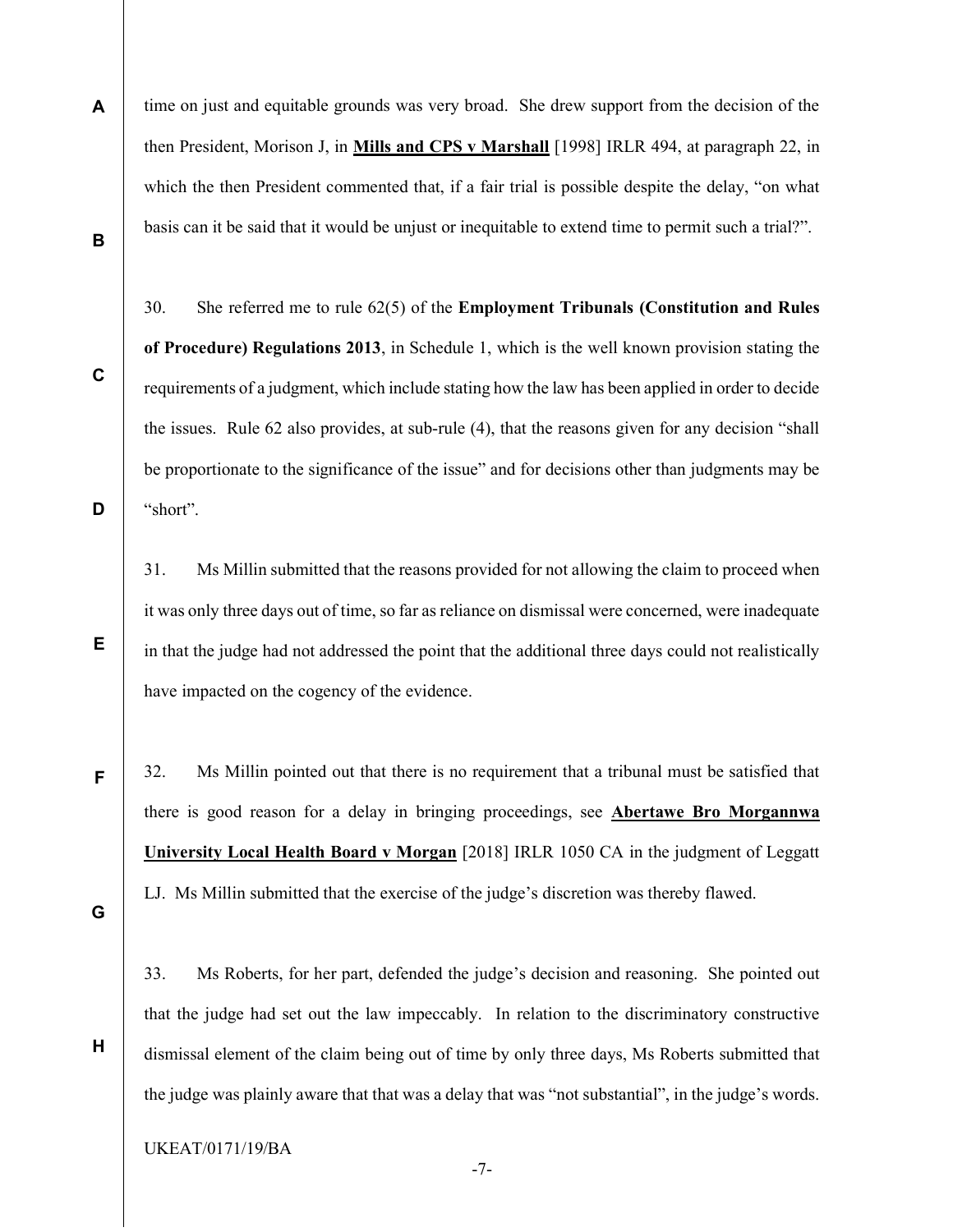34. The shortness of that delay was, therefore, in the judge's mind and it was a matter for her to weigh. The weight to be given to particular factors relevant to the exercise of discretion was, Ms Roberts submitted, a matter for the judge and it was not for the appeal tribunal to interfere absent perversity or some other error of law or approach.

35. She referred me to the judgment of Laing J in Miller v Ministry of Justice  $\&$  Others (Part time Workers) UKEAT/0003/15/LA. Ms Roberts contended that there was no obligation on the judge to explain the effect of the additional three day delay on the cogency of the evidence in respect of the historic race discrimination allegations dating back to 2016 and June 2017. The judge, said Ms Roberts, had correctly identified and weighed the relevant matters and there was no error of law or approach.

D

E

F

G

H

A

B

C

## Reasoning and Conclusions

36. The appeal is narrow in compass. In accordance with Judge Auerbach's order, it relates only to a possible claim of discriminatory constructive dismissal, as distinct from the long out of time complaints of racially discriminatory treatment during employment.

37. The context here was that the judge was entitled to reject the suggestion that the claim should be amended so as to plead a "continuum" case, i.e. that there had been an act extending over a period, and was entitled to reject the notion of an improvised application to amend the claim which was apparently mentioned during cross-examination of the claimant at the hearing on 24 July 2018.

38. A further matter of context is that the judge cannot be faulted and, indeed, is not criticised for refusing to extend time for the constructive unfair dismissal claim to be validated, applying the stricter "not reasonably practicable" test. In any case, there is no permission to appeal the

UKEAT/0171/19/BA

-8-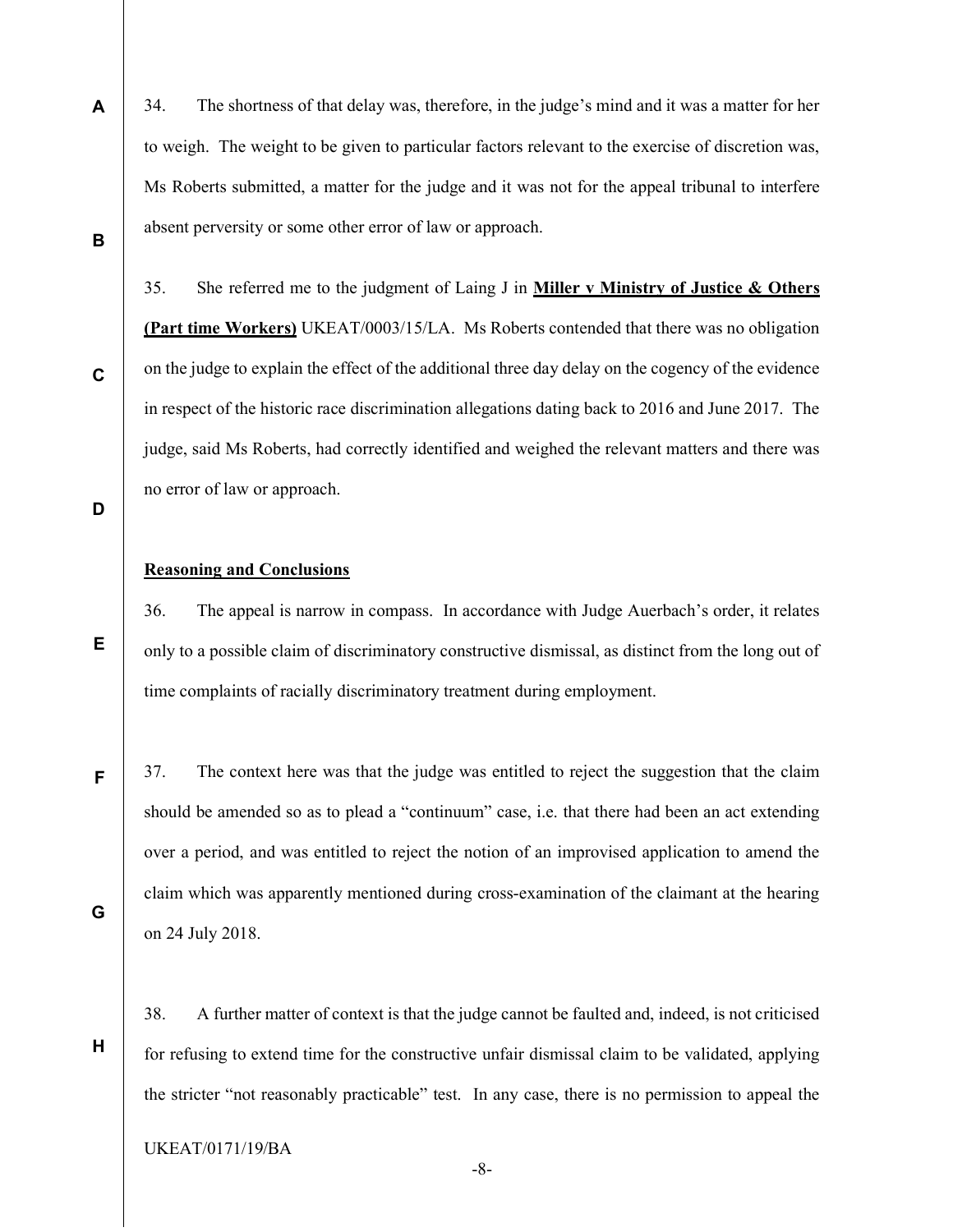A judge's decision on that point. The sole issue in the appeal relates to the exercise of the judge's discretion whether to extend time to allow the claim for discriminatory constructive dismissal to proceed. He decided not to, recognising that the delay in that regard was "not substantial".

39. The discretion whether to extend time for a discrimination claim, applying the "just and equitable" test is, as the parties agree, a broad one which has been considered in numerous cases. It is unnecessary to cite them here. The judge's explanation for not allowing the claim that was out of time by only three days to proceed, was scant. Nonetheless, her comment that the delay was "not substantial" must be read in the light of the accompanying comments on the cogency of the evidence going back to June 2017 and, indeed, earlier, to November 2016.

40. The judge was fully entitled to consider the effect of delay on the cogency of evidence relating to those earlier events when considering the constructive unfair dismissal claim, and to give such weight to that issue as she thought right, within reason, for the purpose of considering the part of the claim that was only three days out of time. The earlier historic allegations of race discrimination would be admissible in evidence as background contextual evidence even if the sole cause of action related to the allegedly discriminatory constructive dismissal.

F

G

H

B

C

D

E

41. The issue, therefore, comes down to whether the judge adequately addressed relevant matters and weighed them in a permissible manner. I remind myself that the relevant factors are the Keeble factors derived from section 33(3) of the Limitation Act 1980, which deals with discretionary exclusion of the time limit for actions in respect of personal injuries or death. Those factors are the length of and reasons for the delay; the extent to which the cogency of the evidence is likely to be affected by it; the extent to which the respondent had cooperated with requests for information; the promptness with which a claimant acted once aware of facts giving rise to the cause of action; and steps taken by the claimant to obtain appropriate professional advice once

-9-